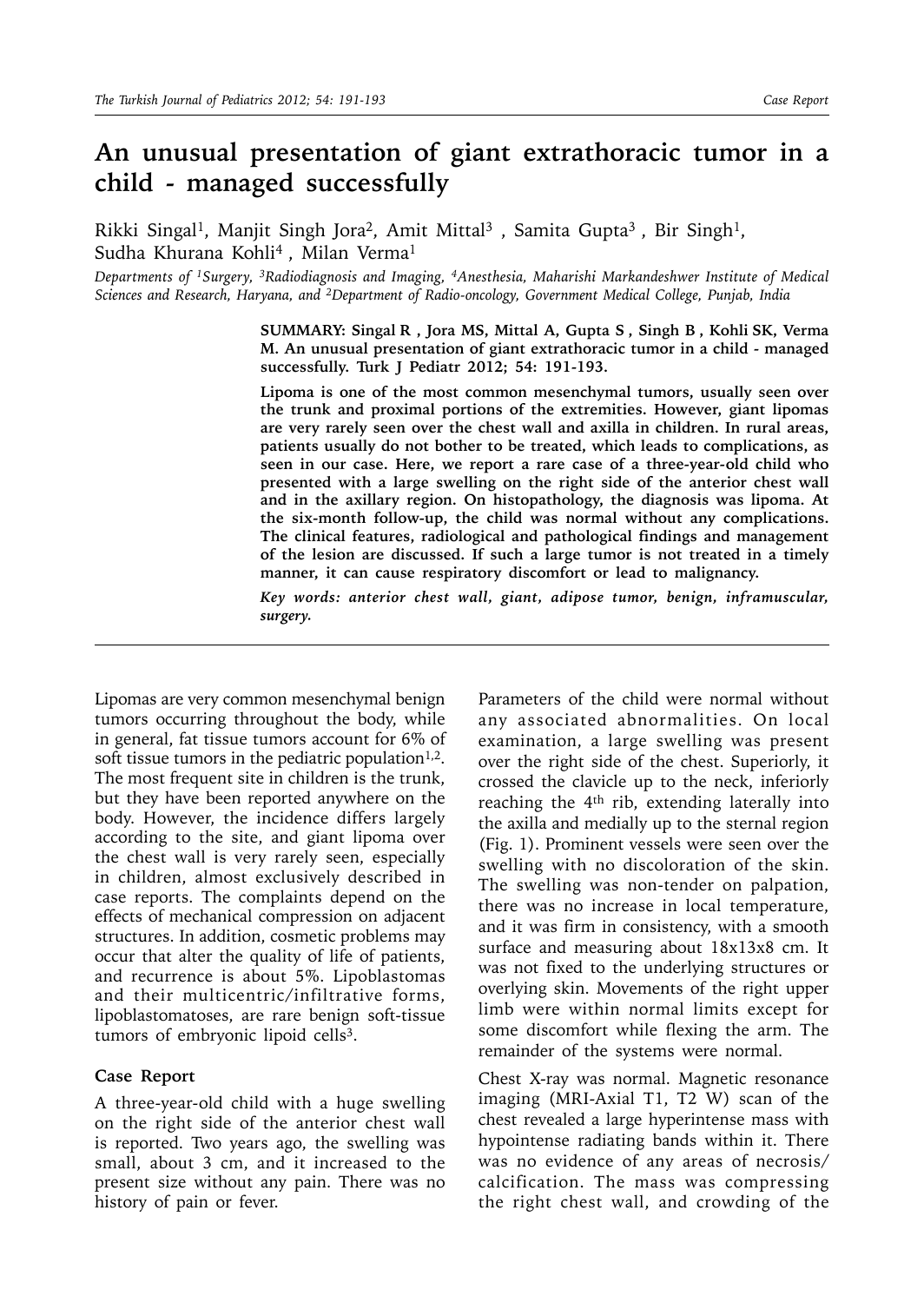

**Fig. 1.** Gross appearance of the swelling on the right side of the chest wall extending towards the axilla.

ribs was noted. The mass had lifted up the right pectoralis muscle. The remainder of the structures were normal. Diagnosis was made as right axillary lipoma with a few linear strands within it (Figs. 2a, 2b).

The patient was operated. A transverse incision was made in the upper quadrant of the right breast region, preserving the nipple. A large tumor was noted, composed of fibrous tissue. Its upper part was lying beneath the pectoralis muscle, extending laterally into the axilla, and some part was fixed to the shoulder joint. The tumor was well encapsulated and totally enucleated after mobilization without cutting/ damaging the muscles or axillary vessels. A drain was placed in the axillary space and the skin was closed (Fig. 3). On gross cut section, the tumor was homogeneous, greyish yellow, and greasy on touch, measuring 16x11x6 cm and weighing 900 g. On histopathology, the diagnosis was benign lipomatous lesion. Microscopic section showed encapsulated lesion composed of mature adipose tissue, separated by the fibrous septa. Postoperatively, the child had an uneventful recovery. At the six-month follow-up, the child is doing well with normal movement and no recurrence.

## **Discussion**

Lipoma occurs in almost all parts of the body where fat normally exists, and thus it is also known as ubiquitous tumor or universal tumor. In children, cutaneous lipoma is rare,



**Fig. 2a.** Magnetic resonance imaging (MRI-Axial T1, T2W) of the chest showed a large tumor with radiating bands.

which can be part of a syndrome known as the Bannayan-Riley-Ruvalcaba syndrome4. The term giant lipoma is defined if the size of the tumor is larger than 5 cm in any dimension<sup>5</sup>. In our case, the tumor was 18 cm in diameter, thus falling in the category of giant lipoma. No calcification was noted despite the large size.

Most of the lipomas present as small subcutaneous swellings without any specific symptom. The severity of the symptoms depends on the size and site of the mass and pressure complications. Giant lipomas can present with pain because of the stretching of adjacent nerves, restriction in movements of the part involved or social embarrassment because of the large size of the swelling. Lipomas can be seen commonly over the thigh, shoulder or trunk etc., but giant lipomas are occasionally found in children especially over the chest wall without causing any complications, as in our case.

The typical clinical aspect of the lipoma is soft, lobulated and mobile in the case of